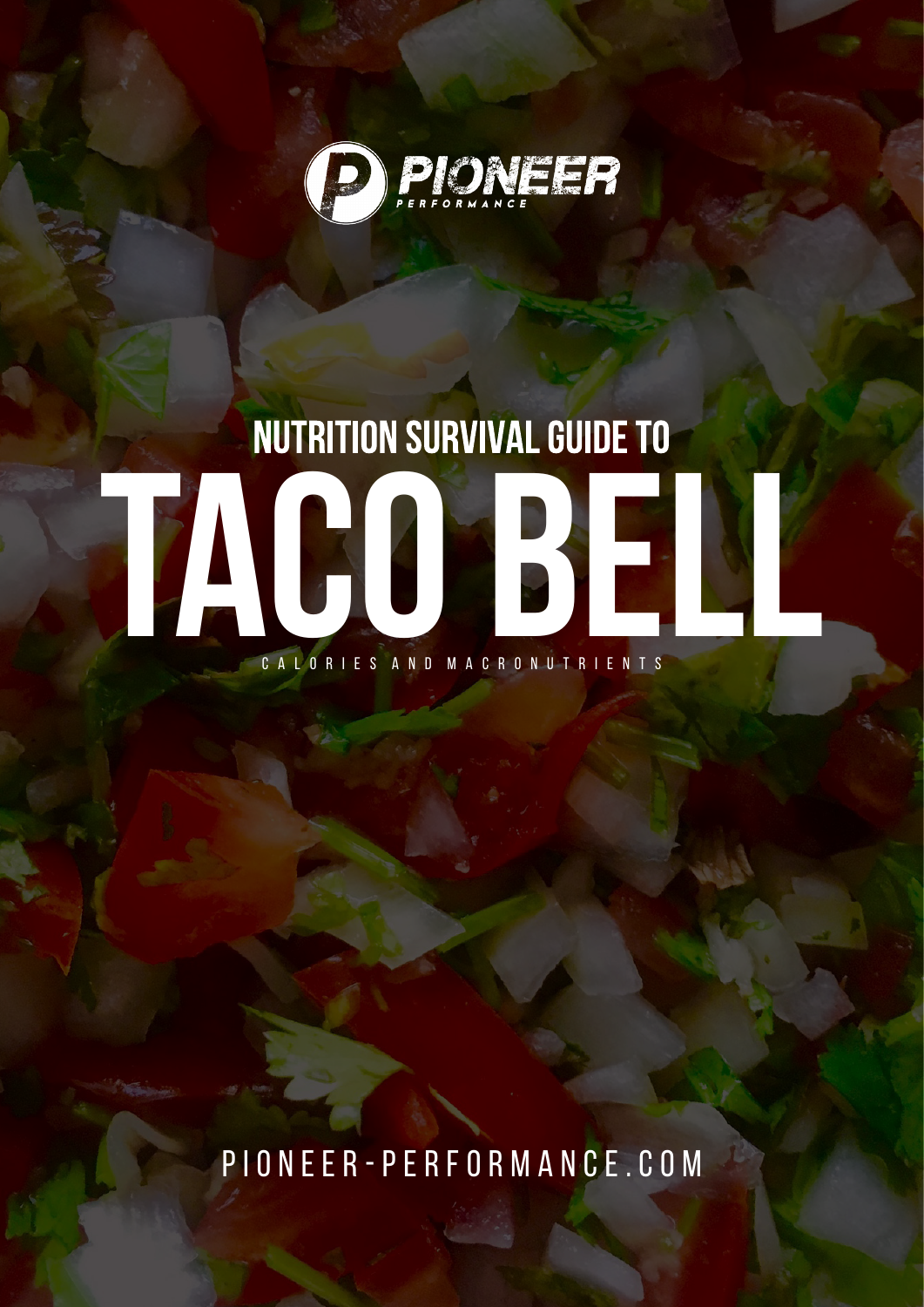

1-200 CAL

201-300 CAL

301-400 CAL

401-500 CAL

 $501 + CAL$ 

|                                                                                                                                                            | Calories (k/cal) | Protein (g)    | Total Carbohydrates (g) | Dietary Fibre (g) | Sugars (g)     | Total Fat (g) | Salt (g)     |
|------------------------------------------------------------------------------------------------------------------------------------------------------------|------------------|----------------|-------------------------|-------------------|----------------|---------------|--------------|
| <b>SOFT TACOS</b>                                                                                                                                          |                  |                |                         |                   |                |               |              |
| Supreme - Pulled Pork                                                                                                                                      | 280              | 12             | 17                      |                   | 3              | 18            | 1.2          |
| Supreme - Seasoned Beef                                                                                                                                    | 260              | 12             | 18                      |                   | 3              | 15            | 1.1          |
| Supreme - Mexican Chicken                                                                                                                                  | 240              | 12             | 18                      | $\overline{a}$    | 3              | 13            | 1.1          |
| Supreme - Refried Beans                                                                                                                                    | 240              | 8              | 25                      |                   | $\overline{2}$ | 12            | $\mathbf{1}$ |
| Supreme - Grilled Chicken                                                                                                                                  | 230              | 15             | 17                      |                   | $\overline{2}$ | 11            | $\mathbf{1}$ |
| <b>Pulled Pork</b>                                                                                                                                         | 220              | 12             | 16                      |                   | $\mathbf{1}$   | 12            | 1.2          |
| Seasoned Beef                                                                                                                                              | 210              | 12             | 17                      | $\overline{a}$    | $\mathbf{1}$   | 10            | 1.1          |
| Mexican Chicken                                                                                                                                            | 190              | 12             | 17                      | $\overline{a}$    | $\mathbf{1}$   | 8             | 1.1          |
|                                                                                                                                                            | 180              | 14             | 16                      |                   | $\mathbf{1}$   | 6             | 0.9          |
|                                                                                                                                                            |                  |                |                         |                   |                |               |              |
|                                                                                                                                                            | 180              | 8              | 24                      |                   | 1              | 6             |              |
| <b>CRUNCHY TACOS</b>                                                                                                                                       | 240              | 11             | 10                      |                   | $\overline{2}$ | 17            | 0.8          |
|                                                                                                                                                            | 220              | 11             | 11                      |                   | $\overline{2}$ | 15            | 0.8          |
|                                                                                                                                                            | 210              | 10             | 11                      |                   | $\overline{2}$ | 13            | 0.8          |
| <b>Grilled Chicken</b><br><b>Refried Beans</b><br>Supreme - Pulled Pork<br>Supreme - Seasoned Beef<br>Supreme - Mexican Chicken<br>Supreme - Refried Beans | 200              | $\overline{7}$ | 18                      |                   | $\mathbf{1}$   | 11            | 0.6          |
| <b>Pulled Pork</b>                                                                                                                                         | 190              | 10             | 9                       |                   | $\pmb{0}$      | 12            | 0.8          |
| Supreme - Grilled Chicken                                                                                                                                  | 190              | 13             | 10                      |                   | $\overline{2}$ | 11            | 0.6          |
| Seasoned Beef                                                                                                                                              | 170              | 10             | 10                      |                   | $\mathbf{0}$   | 10            | 0.8          |
| Mexican Chicken                                                                                                                                            | 150              | 10             | 10                      |                   | 0              | 8             | 0.7          |
| <b>Grilled Chicken</b>                                                                                                                                     | 140              | 12             | 8                       |                   | 0              | 6             | 0.6          |

## DOUBLE DECKER TACO

| Cheesy - Pulled Pork     | 390 | 18 | 25 | $\overline{\phantom{a}}$ | 1 | 24 | 1.7 |
|--------------------------|-----|----|----|--------------------------|---|----|-----|
| Cheesy - Seasoned Beef   | 380 | 18 | 26 | ٠                        |   | 22 | 1.6 |
| Cheesy - Mexican Chicken | 360 | 18 | 26 | $\overline{\phantom{a}}$ | 1 | 20 | 1.6 |
| Cheesy - Grilled Chicken | 350 | 21 | 25 | $\overline{\phantom{a}}$ | 1 | 18 | 1.4 |
| Cheesy - Refried Beans   | 350 | 14 | 33 | $\blacksquare$           | 1 | 18 | 1.5 |
| <b>Pulled Pork</b>       | 340 | 16 | 32 | $\blacksquare$           | 1 | 17 | 1.7 |
| Seasoned Beef            | 320 | 16 | 33 | $\blacksquare$           | 1 | 14 | 1.6 |
| Mexican Chicken          | 310 | 16 | 33 | ٠                        |   | 12 | 1.6 |
| <b>Refried Beans</b>     | 300 | 12 | 40 | $\overline{\phantom{a}}$ | 1 | 11 | 1.5 |
| Grilled Chicken          | 290 | 19 | 32 | $\overline{\phantom{a}}$ | 1 | 10 | 1.5 |

## BURRITOS

| 7 Layer                  | 550 | 19 | 66 | $\overline{\phantom{a}}$ | 4 | 24 | 2.9  |
|--------------------------|-----|----|----|--------------------------|---|----|------|
| Fresco - Grilled Chicken | 347 |    | 38 | $\overline{\phantom{a}}$ | 4 | 9  | -2.2 |
| Volcano - Pulled Pork    | 660 | 25 | 59 | $\overline{\phantom{a}}$ | 6 | 35 | 3.9  |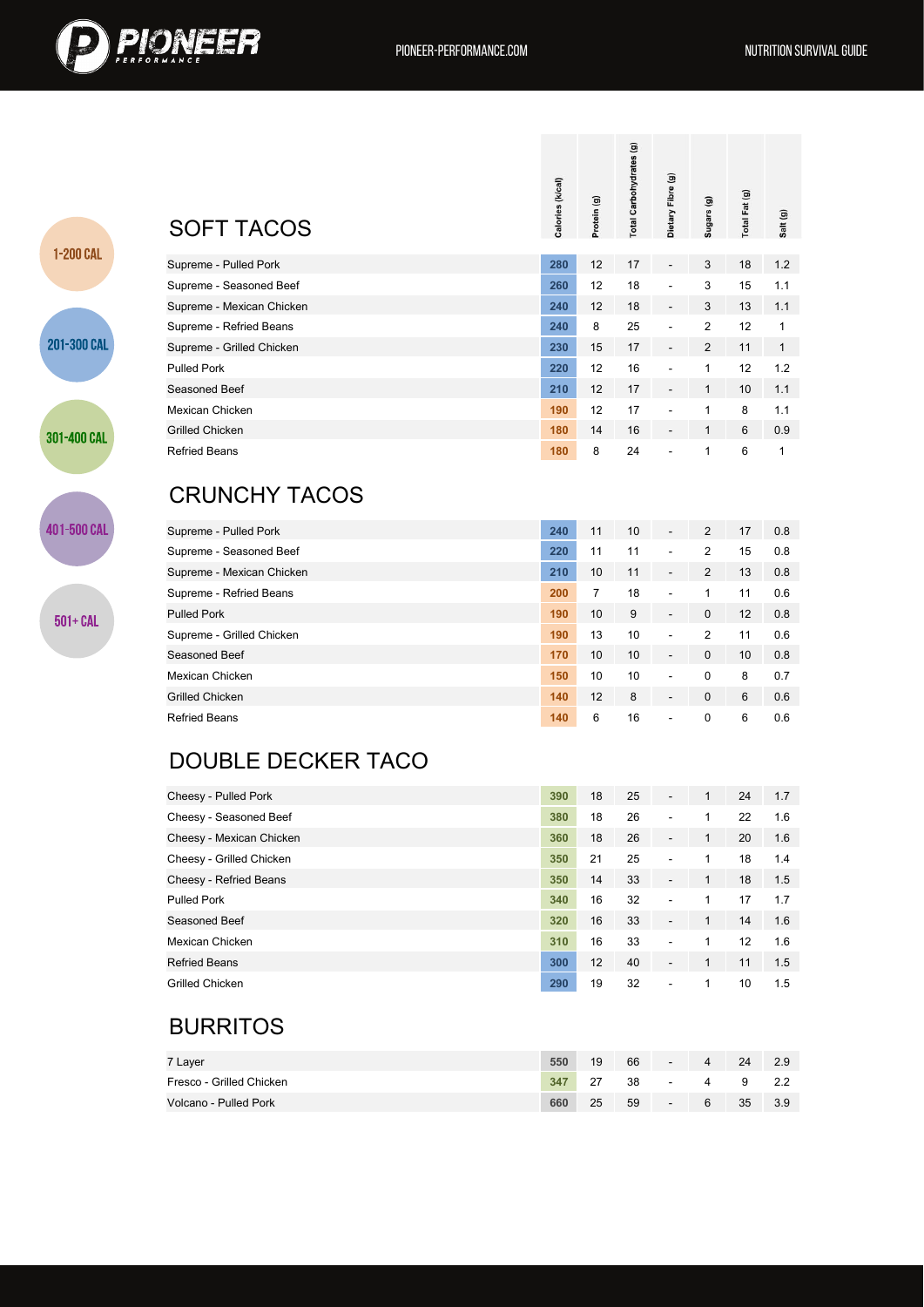



|             |                                                                                                              | Calories (k/cal)         | Protein (g)          | Total Carbohydrates (g) | Dietary Fibre (g)        | Sugars (g)          | Total Fat (g)        | Salt (g)                     |
|-------------|--------------------------------------------------------------------------------------------------------------|--------------------------|----------------------|-------------------------|--------------------------|---------------------|----------------------|------------------------------|
| 1-200 CAL   | Volcano - Seasoned Beef                                                                                      | 620                      | 25                   | 61                      | $\overline{a}$           | 5                   | 30                   | 3.8                          |
|             | Volcano - Mexican Chicken                                                                                    | 590                      | 25                   | 61                      | $\overline{a}$           | 6                   | 27                   | 3.7                          |
|             | Volcano - Grilled Chicken                                                                                    | 570                      | 30                   | 59                      | $\blacksquare$           | 6                   | 22                   | 3.5                          |
|             | Volcano - Refried Beans                                                                                      | 570                      | 17                   | 75                      | $\overline{\phantom{a}}$ | 6                   | 23                   | $3.5\,$                      |
| 201-300 CAL | Fajita - Pulled Pork                                                                                         | 510                      | 18                   | 50                      | $\overline{a}$           | 6                   | 26                   | 2.6                          |
|             | Fajita - Seasoned Beef                                                                                       | 490                      | 18                   | 51                      | $\overline{\phantom{a}}$ | 6                   | 23                   | 2.5                          |
|             | Fajita - Mexican Chicken                                                                                     | 470                      | 17                   | 51                      | $\overline{a}$           | 6                   | 22                   | 2.5                          |
|             | Fajita - Refried Beans                                                                                       | 460                      | 14                   | 58                      | $\overline{a}$           | 6                   | 20                   | 2.4                          |
|             | Fajita - Grilled Chicken                                                                                     | 450                      | 20                   | 50                      | $\ddot{\phantom{1}}$     | 6                   | 20                   | 2.4                          |
| 301-400 CAL | Grilled Stuft - Pulled Pork                                                                                  | 720                      | 31                   | 67                      |                          | 6                   | 36                   | 4.1                          |
|             | Grilled Stuft - Seasoned Beef                                                                                | 680                      | 31                   | 69                      | $\ddot{\phantom{1}}$     | 6                   | 30                   | 4                            |
|             | Grilled Stuft - Mexican Chicken                                                                              | 650                      | 31                   | 69                      | $\blacksquare$           | 6                   | 27                   | $3.9\,$                      |
|             | Grilled Stuft - Grilled Chicken                                                                              | 630                      | 36                   | 66                      | $\overline{a}$           | 6                   | 23                   | 3.6                          |
| 401-500 CAL | Grilled Stuft - Refried Beans                                                                                | 630                      | 23                   | 82                      | $\blacksquare$           | 6                   | 24                   | 3.7                          |
|             | Cheesy Dbl Melt - Pork Carnitas                                                                              | 650                      | 31                   | 47                      | $\overline{a}$           | 4                   | 37                   | 3.6                          |
|             | Cheesy Dbl Melt - Beef                                                                                       | 610                      | 31                   | 50                      | $\blacksquare$           | 4                   | 31                   | $3.5\,$                      |
|             | Cheesy Dbl Melt - Mexican Chicken                                                                            | 580                      | 31                   | 49                      | $\blacksquare$           | 4                   | 28                   | 3.5                          |
| 501+ CAL    | Cheesy Dbl Melt - Refried Beans                                                                              | 570                      | 23                   | 63                      | $\blacksquare$           | 4                   | 25                   | $3.2\,$                      |
|             | <b>QUESADILLA</b>                                                                                            |                          |                      |                         |                          |                     |                      |                              |
|             | <b>Slow Cooked Pulled Pork</b>                                                                               | 680                      | 35                   | 37                      | $\overline{\phantom{a}}$ | 5                   | 42                   | 3.3                          |
|             | Seasoned Beef                                                                                                | 640                      | 35                   | 40                      |                          | 5                   | 37                   | 3.2                          |
|             | <b>Mexican Chicken</b>                                                                                       | 610                      | 35                   | 29                      | $\overline{\phantom{a}}$ | 5                   | 34                   | 3.1                          |
|             | <b>Grilled Chicken</b>                                                                                       | 590                      | 40                   | 37                      |                          | 5                   | 30                   | 2.9                          |
|             | <b>Refried Beans</b>                                                                                         | 590                      | 27                   | 53                      |                          | 4                   | 30                   | 2.9                          |
|             | Fajita - Pulled Pork                                                                                         | 560                      | 28                   | 38                      |                          | 5                   | 32                   | 2.8                          |
|             | Fajita - Seasoned Beef                                                                                       | 540                      | 28                   | 39                      | $\overline{\phantom{a}}$ | 5                   | 30                   | 2.7                          |
|             | Fajita - Mexican Chicken                                                                                     | 520                      | 28                   | 39                      |                          | 5                   | 28                   | 2.7                          |
|             | Fajita - Refried Beans                                                                                       | 520                      | 24                   | 46                      |                          | 5                   | 26                   | 2.6                          |
|             | Fajita - Grilled Chicken                                                                                     | 510                      | 31                   | 38                      |                          | 5                   | 26                   | 2.6                          |
|             | Fajita Plain<br>Cheese                                                                                       | 490<br>480               | 22<br>20             | 42<br>37                |                          | $\overline{7}$<br>4 | 27<br>28             | 2.4<br>1.9                   |
|             | <b>CRUNCHWRAP SUPREMES</b><br><b>Pulled Pork</b><br>Seasoned Beef<br>Mexican Chicken<br><b>Refried Beans</b> | 660<br>620<br>590<br>580 | 27<br>27<br>26<br>19 | 55<br>58<br>57<br>71    |                          | 6<br>6<br>6<br>6    | 36<br>31<br>28<br>24 | 2.7<br>2.6<br>$2.5\,$<br>2.3 |
|             | <b>Grilled Chicken</b><br><b>SHAREABLES</b>                                                                  | 570                      | 32                   | 55                      |                          | 6                   | 24                   | $2.2\,$                      |

Fully Loaded Fries - Seasoned Beef **950** 29 80 - 9 57 4.8 Nachos Supreme **750** 13 64 - 8 51 4.8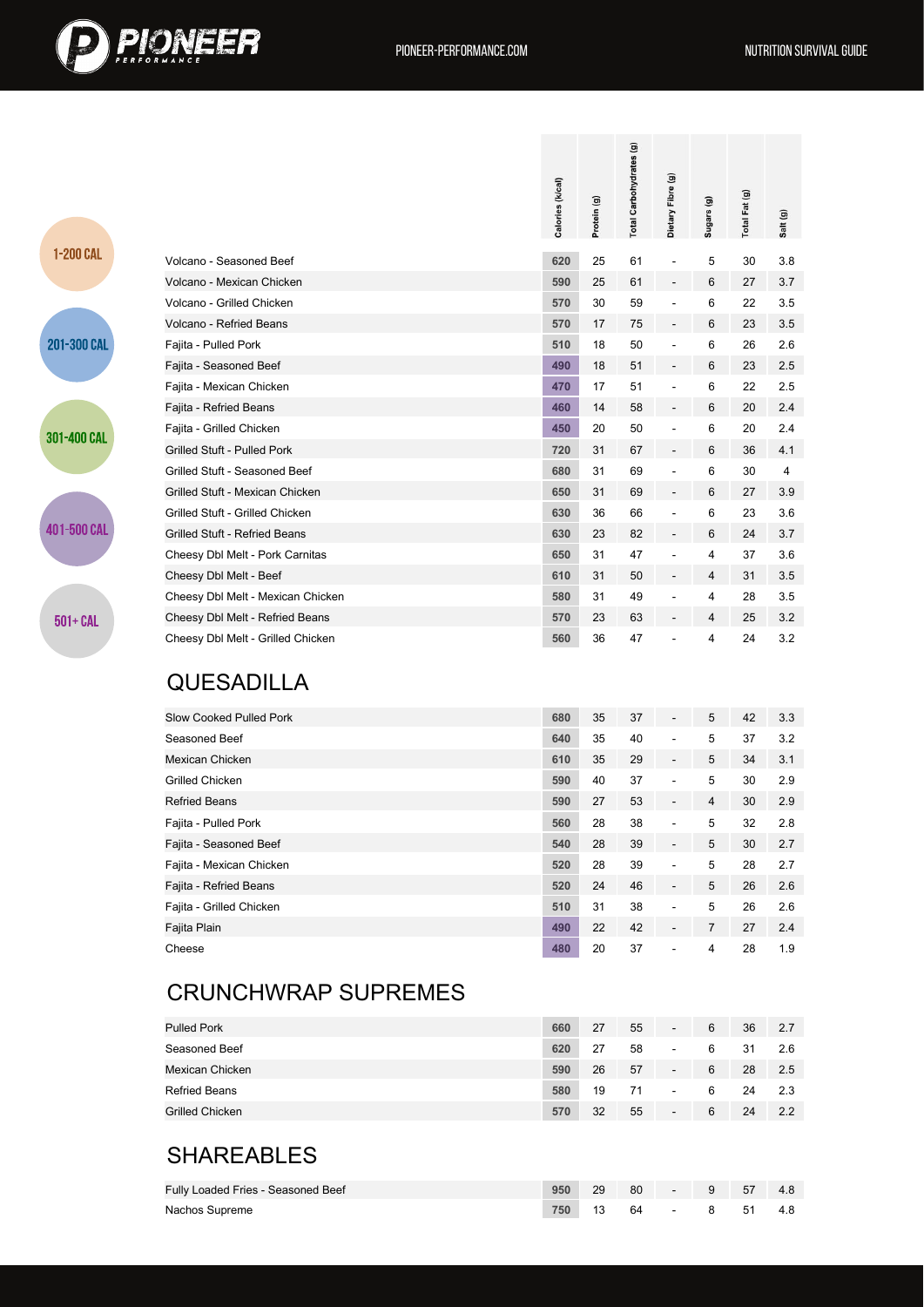

1-200 CAL

201-300 CAL

301-400 CAL

401-500 CAL

 $501 + CAL$ 

| <b>SIDES</b>                    | Calories (k/cal) | Protein (g)    | Total Carbohydrates (g) | Dietary Fibre (g)        | Sugars (g)     | Total Fat (g)  | Salt (g)     |
|---------------------------------|------------------|----------------|-------------------------|--------------------------|----------------|----------------|--------------|
| Nachos Large                    | 430              | 6              | 49                      | $\blacksquare$           | $\overline{2}$ | 24             | 3            |
| Mexican Fries Large             | 350              | 5              | 44                      |                          | $\overline{c}$ | 17             | 1.7          |
| Mexican Fries Regular           | 280              | 4              | 35                      | $\blacksquare$           | $\overline{2}$ | 14             | 1.3          |
| Nachos Regular                  | 220              | 3              | 25                      |                          | $\mathbf{1}$   | 12             | 1.5          |
| Side of Beans (refried), topped | 170              | 11             | 18                      | $\overline{a}$           | $\mathbf 0$    | $\overline{7}$ | 1.6          |
| Side of Mexican Rice            | 140              | $\overline{2}$ | 22                      |                          | $\mathbf{1}$   | 5              | 1.3          |
| Side of Beans (refried), plain  | 110              | 7              | 16                      | $\overline{\phantom{a}}$ | $\mathbf 0$    | 3              | $\mathbf{1}$ |
| <b>CRAVERS</b>                  |                  |                |                         |                          |                |                |              |
| <b>Cheesy Topped Fries</b>      | 530              | 10             | 49                      | $\overline{\phantom{a}}$ | 6              | 33             | 2.2          |
| Beefy Melt Griller              | 480              | 20             | 48                      |                          | 4              | 23             | 2.6          |
| Spicy Chicken Griller           | 420              | 17             | 48                      | $\overline{\phantom{a}}$ | 4              | 17             | 2.7          |
| <b>Bean Burrito</b>             | 380              | 15             | 53                      | $\overline{a}$           | 3              | 12             | 2.2          |
| <b>DESSERTS</b>                 |                  |                |                         |                          |                |                |              |
| Churros                         | 420              | 6              | 72                      |                          | 17             | 13             | 1.7          |
| Chocodilla                      | 220              | 4              | 26                      | $\overline{a}$           | 11             | 11             | 0.4          |
| <b>Chocomarsh Melt</b>          | 190              | 4              | 28                      |                          | 13             | $\overline{7}$ | 0.4          |
| <b>EXTRAS</b>                   |                  |                |                         |                          |                |                |              |
| <b>Extra Sour Cream LRG</b>     | 210              | $\overline{2}$ | 4                       | $\blacksquare$           | 3              | 20             | 0.1          |
| Extra Nacho Cheese Sauce LRG    | 190              | $\overline{7}$ | 5                       | $\overline{a}$           | 4              | 16             | 0.8          |
| <b>Extra Guacamole LRG</b>      | 140              | $\overline{c}$ | 9                       | $\blacksquare$           | $\overline{2}$ | 12             | 0.7          |
| Extra Sour Cream REG            | 100              | 1              | $\overline{2}$          | $\overline{a}$           | $\overline{2}$ | 10             | 0            |
| Extra Nacho Cheese Sauce REG    | 90               | 3              | $\overline{2}$          |                          | $\overline{2}$ | 8              | 0.4          |
| Extra Guacamole REG             | 70               | $\mathbf{1}$   | 5                       |                          | $\mathbf{1}$   | 6              | 0.4          |
| Extra Tomato Salsa LRG          | 25               | $\mathbf{1}$   | 6                       |                          | 1              | 0              | 0.9          |
| Extra Tomato Salsa REG          | 10               | 0              | 3                       |                          | $\mathbf{1}$   | 0              | 0.4          |
| Extra Pico de Gallo LRG         | 10               | 0              | $\overline{2}$          | $\blacksquare$           | $\mathbf 0$    | $\mathbf{1}$   | 0.6          |
| Extra Pico de Gallo REG         | 5 <sup>5</sup>   | 0              | $\mathbf{1}$            | $\overline{a}$           | 0              | 0              | 0.3          |
| Extra Jalapenos REG             | 0                | $\pmb{0}$      | 0                       | $\overline{\phantom{a}}$ | $\mathbf 0$    | 0              | 0.4          |
| Extra Jalapenos LRG             | 0                | 0              | $\pmb{0}$               | $\blacksquare$           | 0              | 0              | 0.9          |
| Border Sauce Packet - Fire      | 5 <sup>5</sup>   | 0              | $\mathbf{1}$            | $\blacksquare$           | $\mathbf 0$    | 0              | 0.2          |
| Border Sauce Packet - Mild      | 0                | $\pmb{0}$      | 0                       | $\blacksquare$           | 0              | 0              | 0.1          |
| Border Sauce Packet - Hot       | 0                | $\mathbf 0$    | 0                       | $\overline{\phantom{a}}$ | $\mathbf 0$    | $\mathbf 0$    | 0.1          |
|                                 |                  |                |                         |                          |                |                |              |